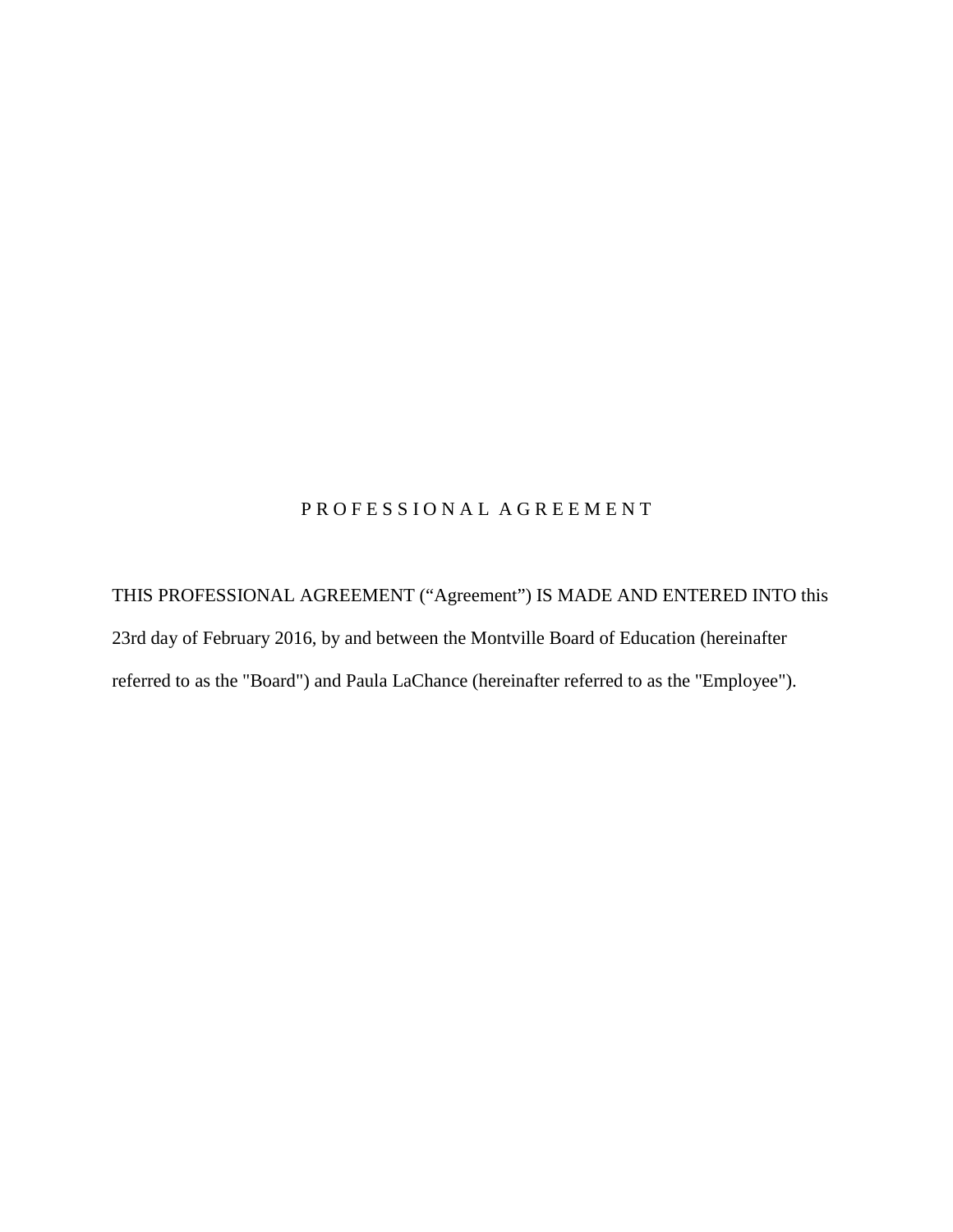## ARTICLE I EMPLOYMENT

The Board hereby employs Paula LaChance and Paula LaChance, hereby accepts employment as Director of Special Services of the Town of Montville, Connecticut, upon the terms and conditions hereinafter set forth.

#### ARTICLE II PERSONAL DAYS

- A. The Employee shall be allowed eight (8) days personal leave, non-cumulative, with no pay deductions for any one of the following reasons:
	- 1. Death or illness in the immediate family
	- 2. Religious requirements
	- 3. Legal requirements
	- 4. Birth of a child (3-day maximum)
	- 5. College graduation of Employee or the spouse or children of Employee
	- 6. Other Requires approval of Superintendent.
- B. Immediate family consists of wife, husband, father, mother, grandparents, grandchildren, brother, sister, father-in-law, mother-in-law, son, daughter, spouse's son and daughter, son-in-law, daughter-in-law, aunts and uncles, nieces and nephews, brothers-in-law, sisters-in-law, and grandparents-in-law.
- C. Upon request the Superintendent is authorized to grant additional days leave for any reasons he believes meritorious in addition to those listed in Paragraphs A and B above.

#### ARTICLE III SICK LEAVE

The Employee shall be entitled to twenty (20) days of sick leave in each school year, prorated to five (5) days for the period, July 1, 2017 to June 30, 2018. Unused sick leave shall be accumulated to a maximum of 200 days.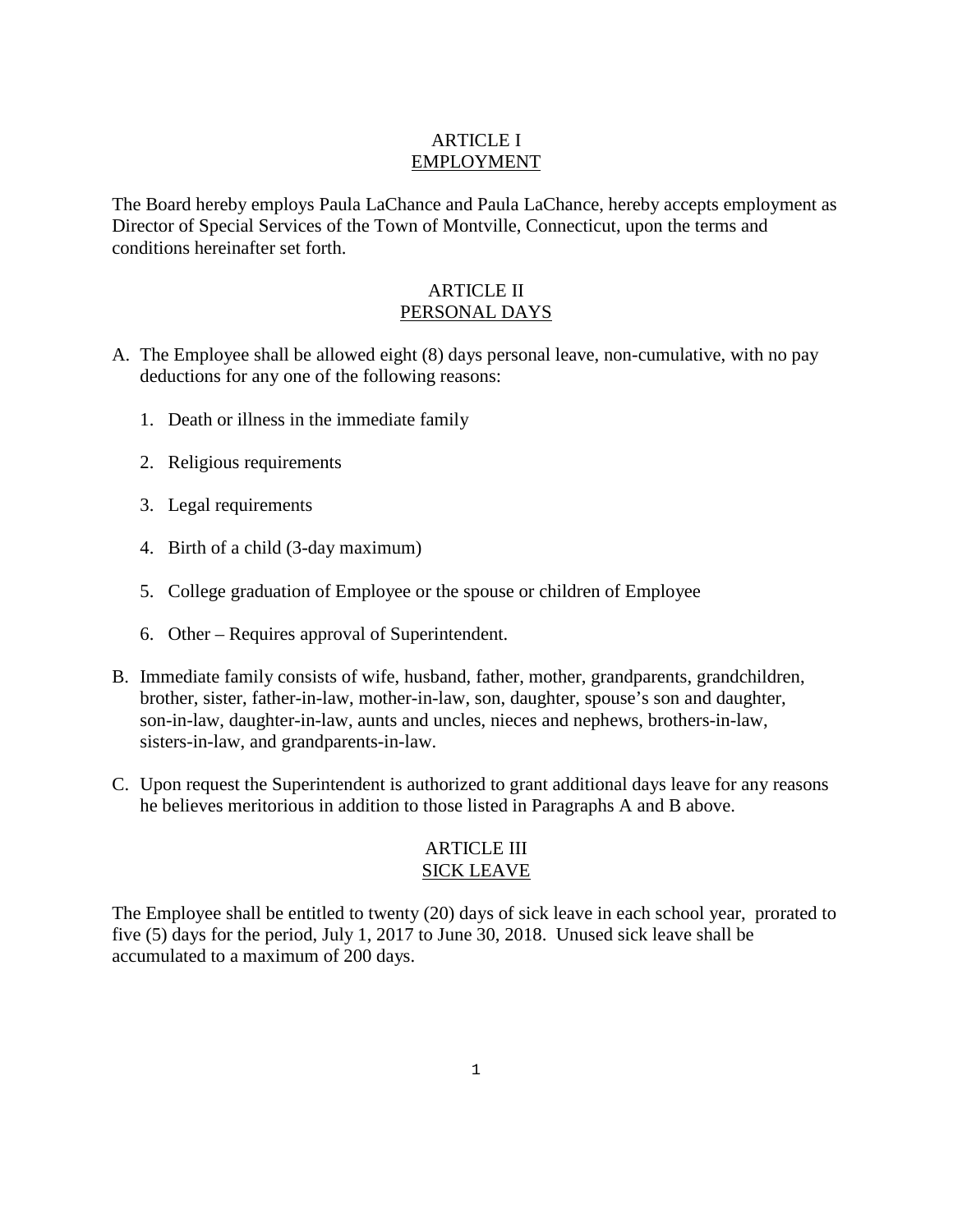## ARTICLE IV SABBATICAL LEAVE

- A. The Board is willing to consider a sabbatical leave in order to improve the educational program of the system and stimulate professional growth. To be eligible for consideration, the Employee must have been employed in the Montville School System for seven (7) consecutive years, prior to the sabbatical year. Requests for sabbatical leave must be received by the Superintendent in writing in such form as may be required no later than September 30 of the year preceding the school year in which the sabbatical is requested, provided, however, that the deadline of September 30 may be waived at the discretion of the Superintendent when fellowships, grants, or scholarships awarded later in the year make such a deadline unreasonable.
- B. The criteria to be used by the Board in passing upon requests for sabbatical leave shall include value of the leave to the school system and the length and quality of the service by the applicant to the Montville School System.
- C. The Employee who is granted sabbatical leave shall receive three-quarters of the salary he was scheduled to receive during the sabbatical year, together with all applicable benefits which full-time faculty members receive. All other grants or fellowships received during the sabbatical year must be reported to the Superintendent. In the event such other grants and/or fellowships exceed twenty-five percent of the Employee's regularly scheduled full salary for the sabbatical year, the salary to be received from the Board will be reduced so that the combined income from salary, grants, and fellowships will not exceed the regularly scheduled full salary.
- D. An Employee who is granted sabbatical leave shall, as a condition of such grant, be obligated to remain in the Montville School System for the two (2) years immediately subsequent to the sabbatical year. Except in cases of death or disability retirement, an Employee who fails to fulfill this two-year requirement shall be liable to reimburse the Board the full amount of the monies and benefits received from the Board during the sabbatical leave, together with all costs incurred in collecting such reimbursement. All recipients of sabbatical leave shall be required to execute any documents designed to insure the enforcement of this two-year requirement.
- E. An Employee on sabbatical leave shall be required to submit to the Superintendent, for transmission to the Board, an interim and final report which shall include the following:
	- 1. Courses taken
	- 2. Credits earned
	- 3. Projects completed
	- 4. Travel itinerary
	- 5. Benefits derived from the leave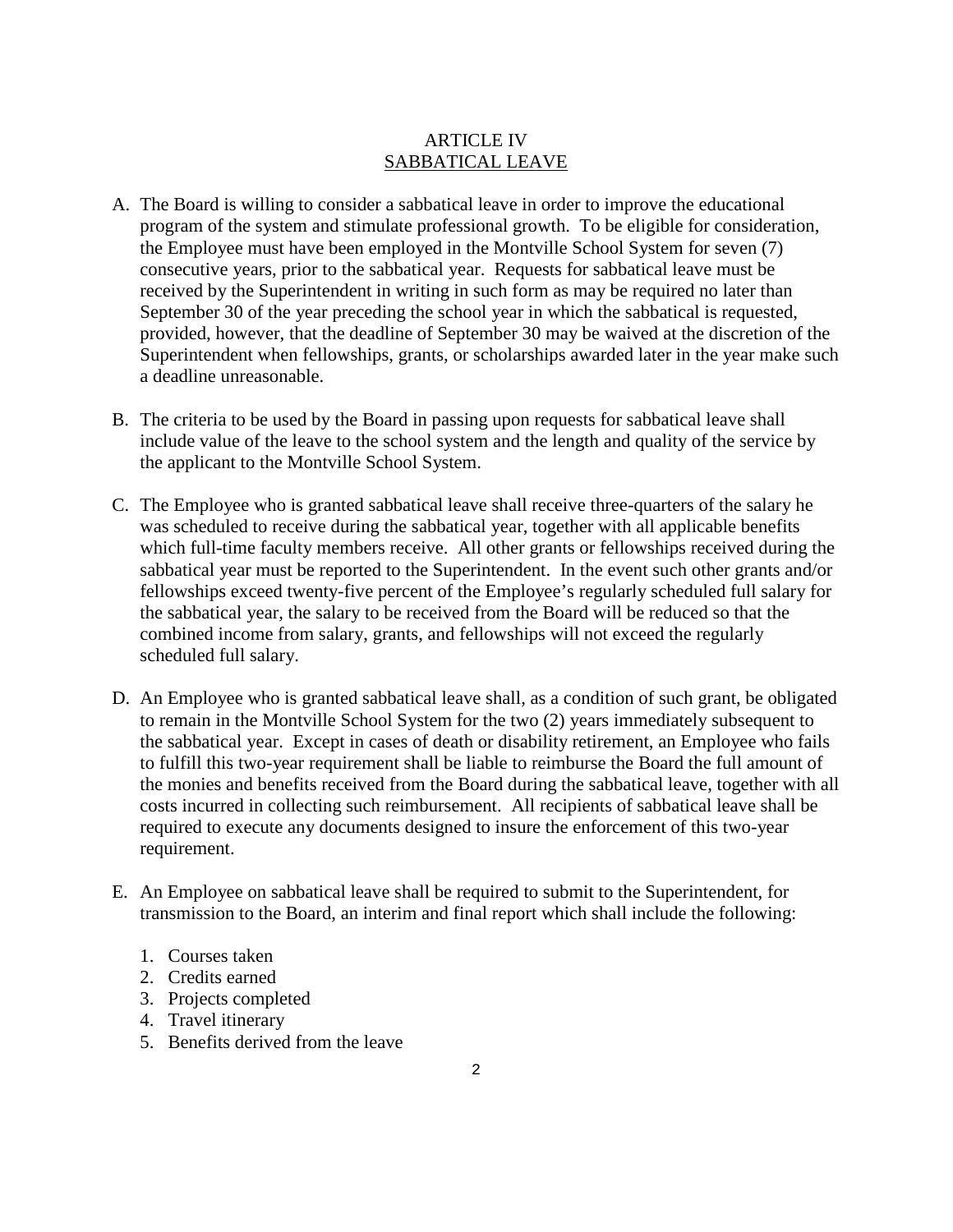6. Other information that may be pertinent in aiding the Board in its continuing evaluation of the sabbatical leave program.

#### ARTICLE V CONFERENCE LEAVE

- A. When it is evident that the convention or conference attendance or the observation of an activity in another school building or school system will contribute to the effectiveness of the instructional program, the Superintendent may grant convention or conference leaves, or permission to observe an activity in another school building or school system, to the Employee without loss of pay. All requests are to be submitted one week in advance to the Superintendent in duplicate on a Conference Request Form.
- B. The Board agrees to reimburse the Employee attending a convention or conference or observing activities in another school system as follows:

Reimbursement is granted only upon completion of a Conference Request Form which may then be approved by the Superintendent. Reimbursement will be granted for approved expenses only and shall be paid within thirty (30) days after the leave ends.

C. Such leave will be considered professional leave and will not be charged to the Employee's personal days.

#### ARTICLE VI JURY DUTY

The Employee who is called to jury duty shall promptly notify the Superintendent while school is in session. If the Employee cannot be excused, leave shall be granted. This leave shall not be deducted from sick leave or from personal days. The Employee shall receive a rate of pay equal to the difference between the professional salary and the jury fee.

## ARTICLE VII GENERAL LEAVE

Extended leaves, with or without salary, may be granted by the Superintendent for reasons s/he considers meritorious.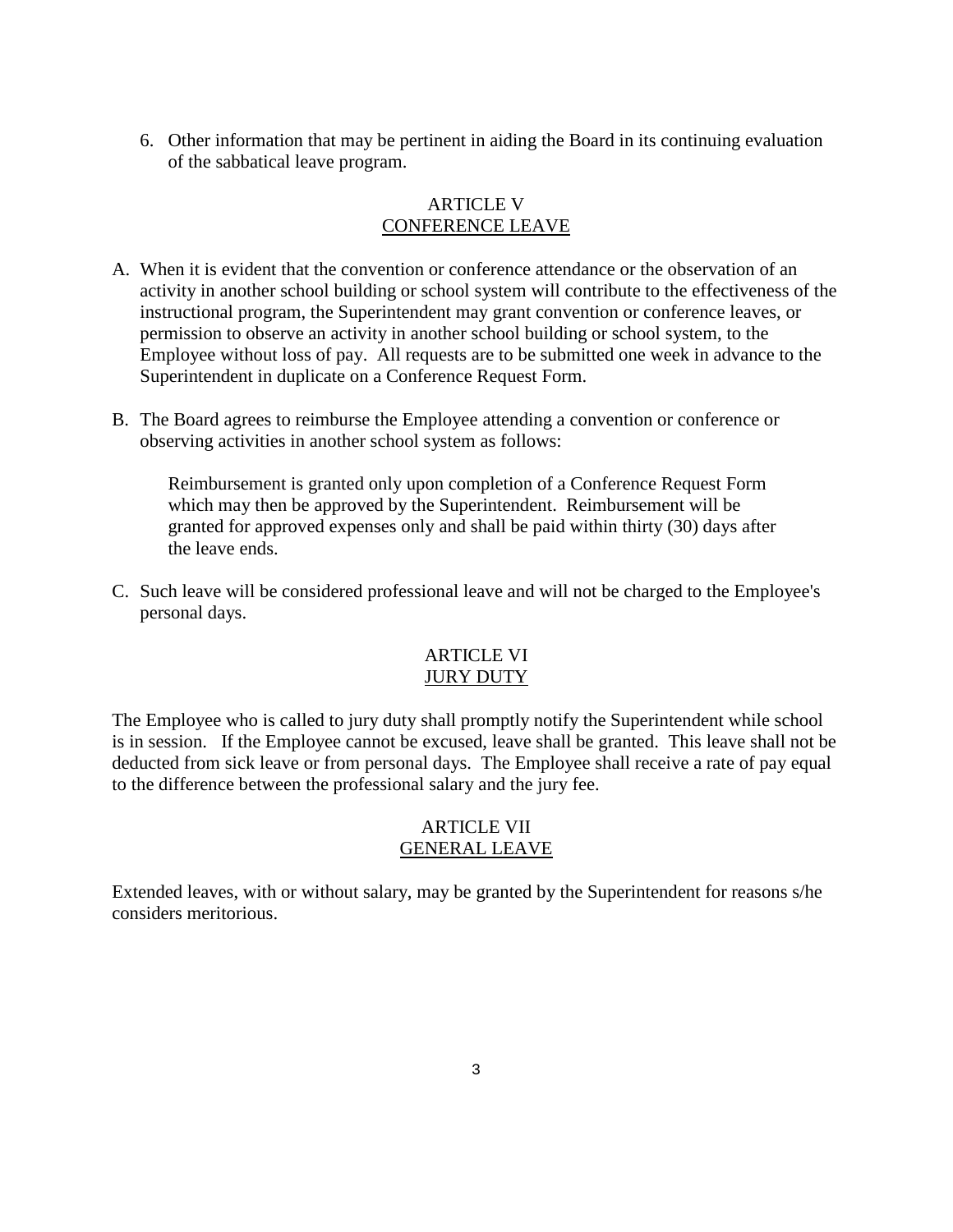#### ARTICLE VIII PROTECTION OF EMPLOYEE

- A. The Employee shall report immediately in writing to the Superintendent's office all cases of assault suffered by him in connection with his employment.
- B. Such report shall be forwarded through the Superintendent to the Board which shall comply with any reasonable request from the Employee for information in its possession not privileged under law which relates to the incident or the persons involved.
- C. The Board shall protect and save harmless an Employee from financial loss and expense arising out of any claim by reason of alleged negligence or other act resulting in accidental bodily injury provided such Employee was acting in the discharge of his duties within the scope of his employment.

#### ARTICLE IX PERSONAL INJURY BENEFITS

- A. Whenever an Employee is absent from school as a result of bodily injury caused by an accident arising out of and in the course of his employment, he shall be paid his full salary for a reasonable period of time less the amount of any workmen's compensation award made for temporary disability due to said injury, and no part of such absence shall be charged to his annual or accumulated sick leave.
- B. The Board shall have the right to have the Employee examined by a physician designated by the Board for the purpose of establishing the length of time the Employee is temporarily disabled from performing his duties as a result of the injury. In the event the Employee is dissatisfied with the conclusions of such physician, such Employee shall have the right to be examined by a physician of his own choice. If the two physicians conducting the examinations disagree as to the length of time that the Employee is disabled from performing his duties as a result of the injury, a third doctor agreeable to the Board and the Employee shall examine the Employee and shall make a final and binding determination as to the length of the disability. The cost of the services of such third physician shall be divided equally between the Board and the Employee.
- C. In the event of any payment under this policy, the Board shall be subrogated to all the Employee's rights of recovery therefore against any person, or organization and the Employee shall execute and deliver instruments and papers and do whatever else is necessary to secure such rights. The Employee shall do nothing after the injury to prejudice such rights.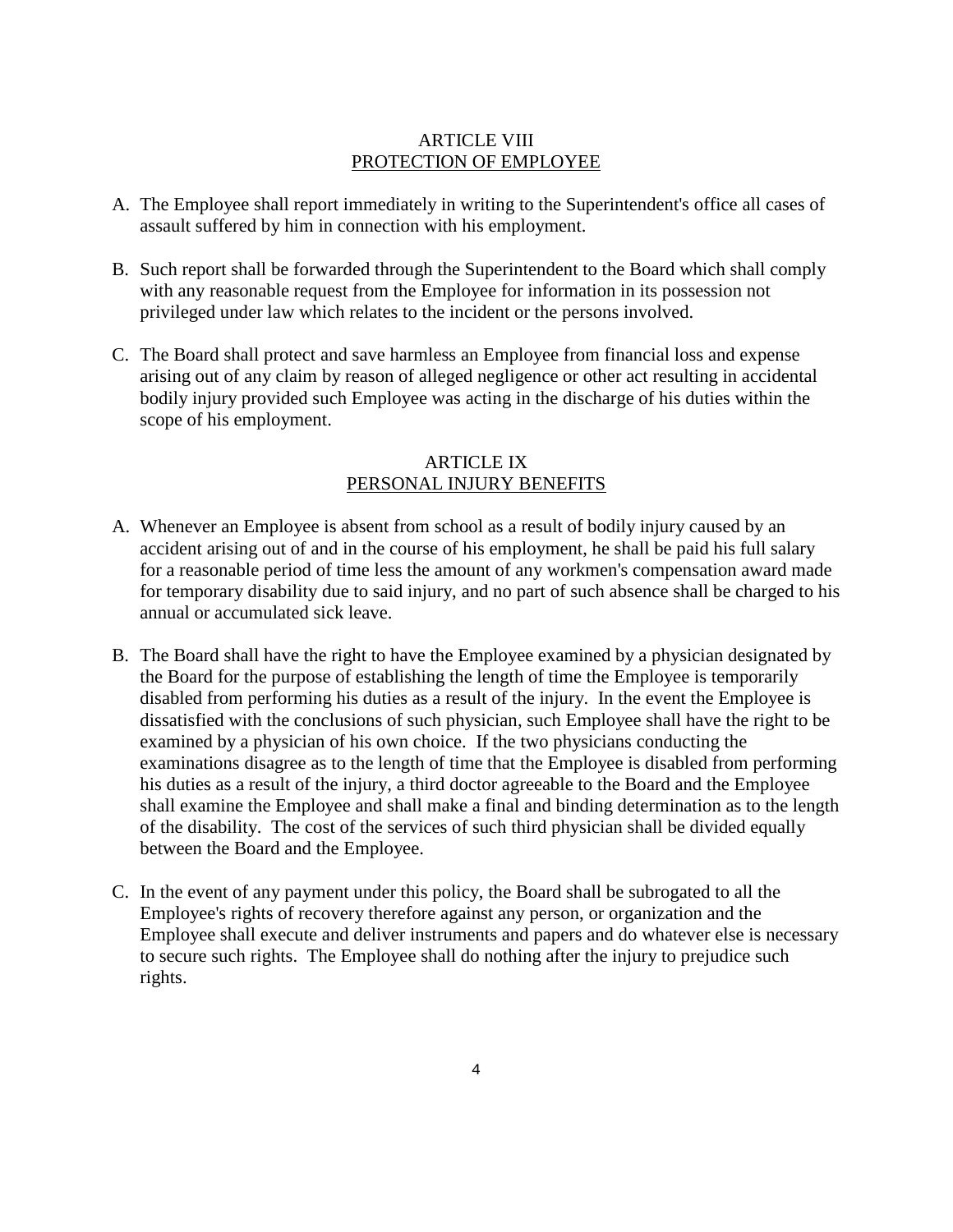#### ARTICLE X EMPLOYEE SALARY

For the period July 1, 2017 through June 30, 2018, the annual base salary consists of two parts:

- $\triangleright$  A salary of \$142,140, plus
- $\blacktriangleright$  An elective tax sheltered annuity of 3.25% pro-rated to \$4,620

For the second and third years of the foregoing term, such amount as the Employee and the Board mutually agree upon (but, in any event, not less than the salary paid to the Employee for the first year of the foregoing term).

## ARTICLE XI SAVINGS

The Board agrees to permit voluntary payroll deductions for the Employee if he enrolls in the CORE PLUS Federal Credit Union. Employee authorizations shall be in writing and presented to the Superintendent at any time.

# ARTICLE XII ANNUITY PLAN

- A. The Employee shall be eligible to participate in a "tax sheltered" Annuity Plan established pursuant to the United States Public Law No. 87-370.
- B. The Employee, using an authorized Tax Sheltered Annuity Agent, shall have the Board of Education annually pay 3.25% of the Director Special Services' salary to said plan.

## ARTICLE XIII INSURANCE BENEFITS

The Board shall provide the following insurance benefits or their equivalents (as per following) for the Employee with the Board paying eighty and a half percent (80 %) of the premium cost during the contract and the Employee paying the remaining nineteen and a half percent (20%).

- A. Benefit Coverage
	- 1. The Employee will be provided with individual, individual plus one, or family health insurance coverage under a PPO Option Plan offered by Anthem BC/BS.Blue Cross Full Service Dental Plan for the individual and family with the additional Basic Benefits Rider C periodontics and the additional Basic Benefits Rider A.
	- 2. Group Life Insurance coverage of two hundred thousand dollars (\$200,000.00) of benefit coverage.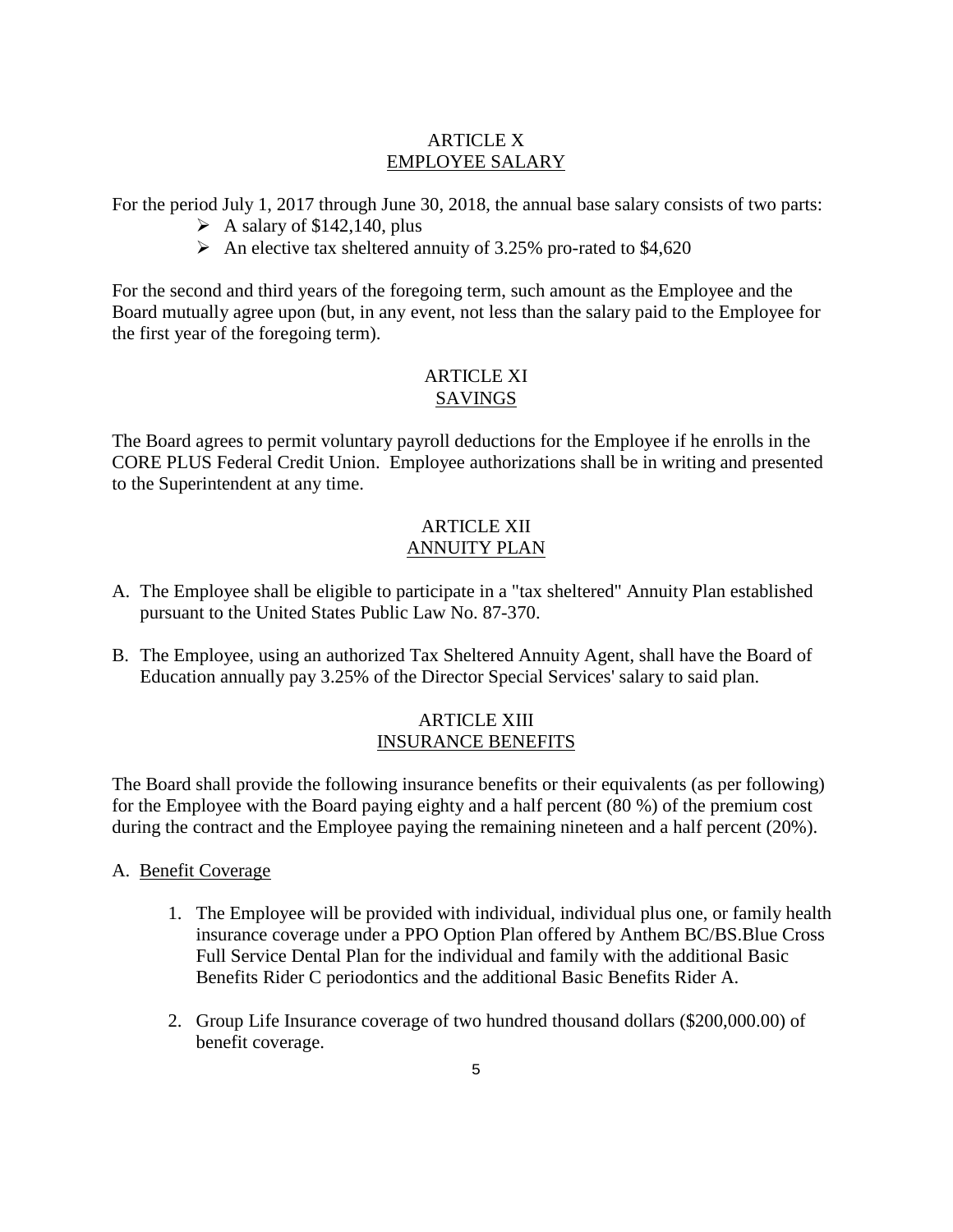- 3. Group Personal Disability Insurance, with 180-day elimination period, for the Employee.
- 4. If the Director of Special Services retires under the provisions of Section 10-166 of the Connecticut General Statutes or any amendments or substitution, he shall be entitled to participate in full medical insurance benefits provided by the Board of Education that covers the regular administrative staff, provided it does not conflict with insurance carrier or state statutes. The Director of Special Services shall share a fifty percent (50%) cost with the Board of Education, with the Board of Education paying fifty percent (50%) of the cost. Employee when eligible for Medicare coverage shall transfer to Medicare supplemental coverage at age 65.

#### B. Insurance Waiver

- 1. Notwithstanding the above, effective with the execution of this agreement, the Employee may voluntarily elect to waive in writing all health insurance coverages outlined above and, in lieu thereof, shall receive an annual payment of three thousand dollars (\$3,000) for family or member plus one election or fifteen hundred (\$1,500) for individual coverage. Payment to the Employee waiving such coverage shall be made at the conclusion of the fiscal year during which insurance was waived and is subject to applicable tax laws.
- 2. Where a change in the Employee's status prompts the Employee to resume Board-provided insurance coverage, the waiver may, on written notice to the Board, be revoked. Upon receipt of revocation of the waiver, insurance coverage shall be reinstated as soon as possible; subject, however, to any regulations or restrictions, including waiting periods, which may then be prescribed by the appropriate insurance carriers.

Depending upon the effective date of such reinstated coverage appropriate financial adjustments shall be made between the Employee and the Board to ensure that the Employee has been compensated, but not overcompensated, for any waiver elected in this section.

- 3. Notice of intention to waive insurance coverage must be sent to the Superintendent no later than April 1, to be effective in the following contract year.
- 4. Waiver of premium procedures must be acceptable to the applicable insurance carrier.

#### ARTICLE XIV ADMINISTRATIVE WORK SCHEDULE

12 months' contract with vacation as follows: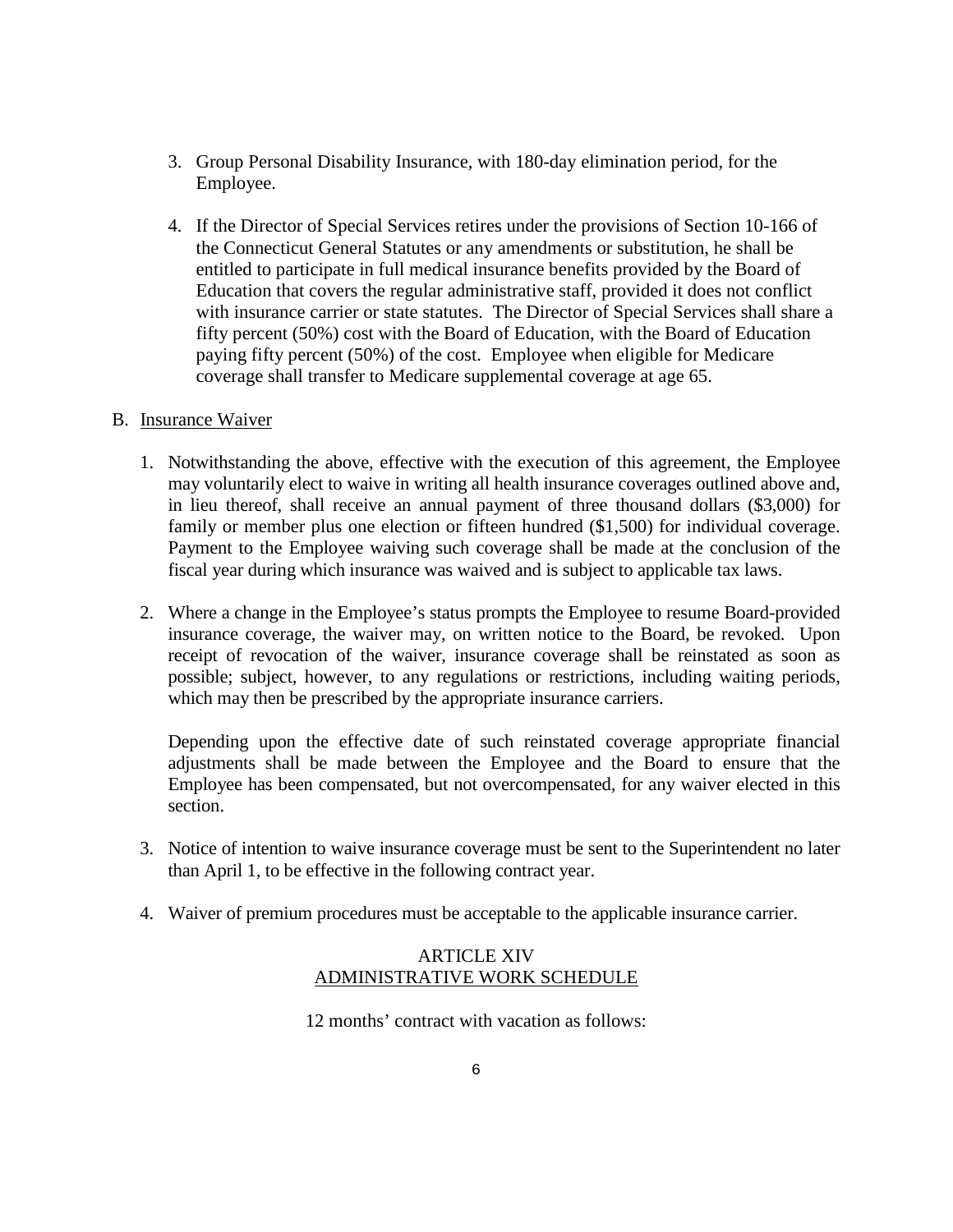A. Vacation

The Employee shall be entitled to twenty-seven  $(27)$  vacation days annually, to be scheduled by mutual agreement with the Superintendent. Vacation is nonaccumulative for purposes of pay out. Vacation may be accumulated and taken as vacation time in subsequent years.

B. Legal Holidays

All legal holidays, including July 4th and Labor Day, for which the schools are closed, and the Friday after Thanksgiving, shall be considered non-work days for the Employee.

#### ARTICLE XV TRAVEL ALLOWANCE

The Board agrees to reimburse the Employee for his travel expenses incurred in the performance of his duties under this contract, and agrees that for the use of his own automobile, within Connecticut, he shall receive as such reimbursement four thousand six hundred dollars (\$4,600). For use of his own automobile outside of Connecticut on school business, he shall be reimbursed at the Board of Education's allowable rate, on vouchers to be submitted by him.

Employee shall be reimbursed for out-of-pocket expenses incurred in the performance of his professional duties.

#### ARTICLE XVI COURSE REIMBURSEMENT

The Board agrees to reimburse the Director of Special Services for course work at state universities in appropriate subject areas.

An appropriate subject area is defined as one that falls within the scope of the Employee's supervisory responsibilities.

The Employee must receive prior approval from the Superintendent of Schools before enrolling in a course if he is to receive reimbursement for said course. In every instance, the Superintendent of Schools shall make the determination as to whether or not the course in question is deemed appropriate.

#### ARTICLE XVII **TERMINATION**

A. The Director of Special Services shall be entitled to terminate the contract upon written